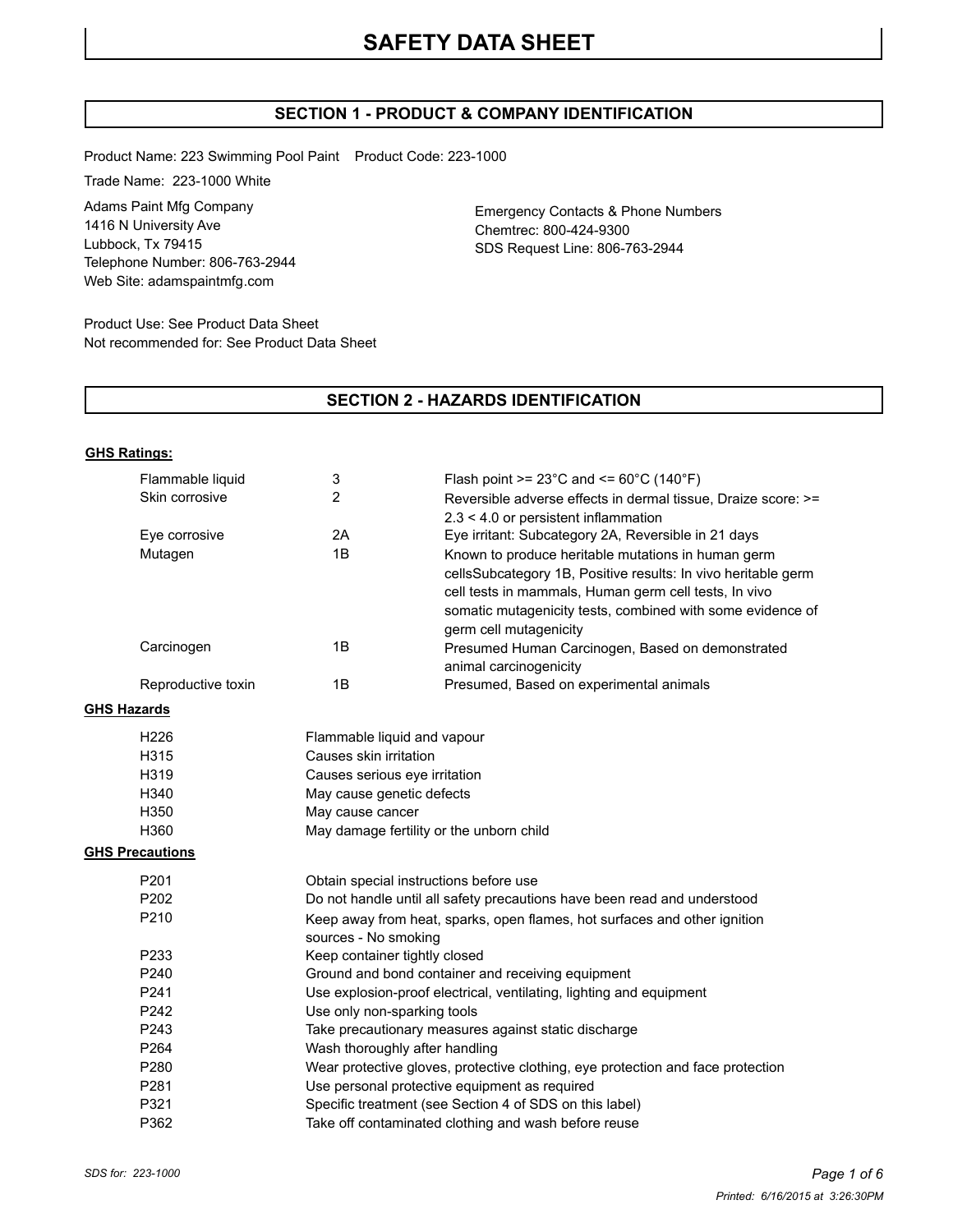| P302+P352        | IF ON SKIN: Wash with soap and water                                                |
|------------------|-------------------------------------------------------------------------------------|
| P303+P361+P353   | IF ON SKIN: Take off immediately all contaminated clothing. Rinse skin with water   |
| P305+P351+P338   | IF IN EYES: Rinse continuously with water for several minutes. Remove contact       |
|                  | lenses if present and easy to do - continue rinsing                                 |
| P308+P313        | IF exposed or concerned: Get medical attention                                      |
| P332+P313        | If skin irritation occurs: Get medical attention                                    |
| P337+P313        | Get medical attention                                                               |
| P370+P378        | In case of fire: Use dry chemical, foam, carbon dioxide or water fog for extinction |
| P405             | Store locked up                                                                     |
| P403+P235        | Store in a well ventilated place. Keep cool                                         |
| P <sub>501</sub> | Dispose of contents and container in accordance with local and national             |
|                  | regulations                                                                         |



| <b>SECTION 3 - COMPOSITION INFORMATION ON INGREDIENTS</b> |                   |                               |  |
|-----------------------------------------------------------|-------------------|-------------------------------|--|
| <b>Chemical Name</b>                                      | <b>CAS number</b> | <b>Weight Concentration %</b> |  |
| Xylenes (o-, m-, p- isomers)                              | 1330-20-7         | 20.00% - 30.00%               |  |
| Titanium dioxide                                          | 13463-67-7        | $10.00\% - 20.00\%$           |  |
| Chlorinated rubber                                        | 9006-03-5         | $10.00\% - 20.00\%$           |  |
| Chlorinated paraffin waxes and hydrocarbon waxes          | 63449-39-8        | 10.00% - 20.00%               |  |
| Talc                                                      | 14807-96-6        | $10.00\% - 20.00\%$           |  |
| Ethylbenzene                                              | 100-41-4          | $5.00\% - 10.00\%$            |  |
| Solvent naphtha, petroleum, light aromatic                | 64742-95-6        | $1.00\% - 5.00\%$             |  |
| Benzene, 1,2,4-trimethyl-                                 | $95 - 63 - 6$     | $1.00\% - 5.00\%$             |  |
| Linseed oil                                               | 8001-26-1         | $1.00\% - 5.00\%$             |  |

## **SECTION 4 - FIRST AID MEASURES**

**Inhalation:** If inhaled, remove to fresh air. If not breathing, give artifitial respiration or give oxygen by trained personnel. Seek immediate medical attention.

**Eye Contact:** Immediately flush eyes with plenty of water for 10 to 15 minutes. Get medical attention, if irritation or symptoms of overexposure persists.

**Skin Contact:** Immediately wash skin with soap and water. Get medical attention if irritation developes or persist. **Ingestion:** If swallowed, DO NOT induce vomiting. Call physician or poison control center immediately. Never give anything by mouth to an unconscious person.

**Other First Aid:** Due to possible aspiration into lungs, DO NOT induce vomiting if ingested. Provide a glass of water to dilute the material in the stomach. If vomiting occurs naturally, have person lean forward to reduce risk of aspiration .

# **SECTION 5 - FIRE FIGHTING MEASURES**

Flash Point: 27 C (81 F) LEL: 1.00 UEL: 7.00

**Suitable Extinguishing Media:** Use dry chemical, foam, carbon dioxide, or water fog to extinguish fire. Water may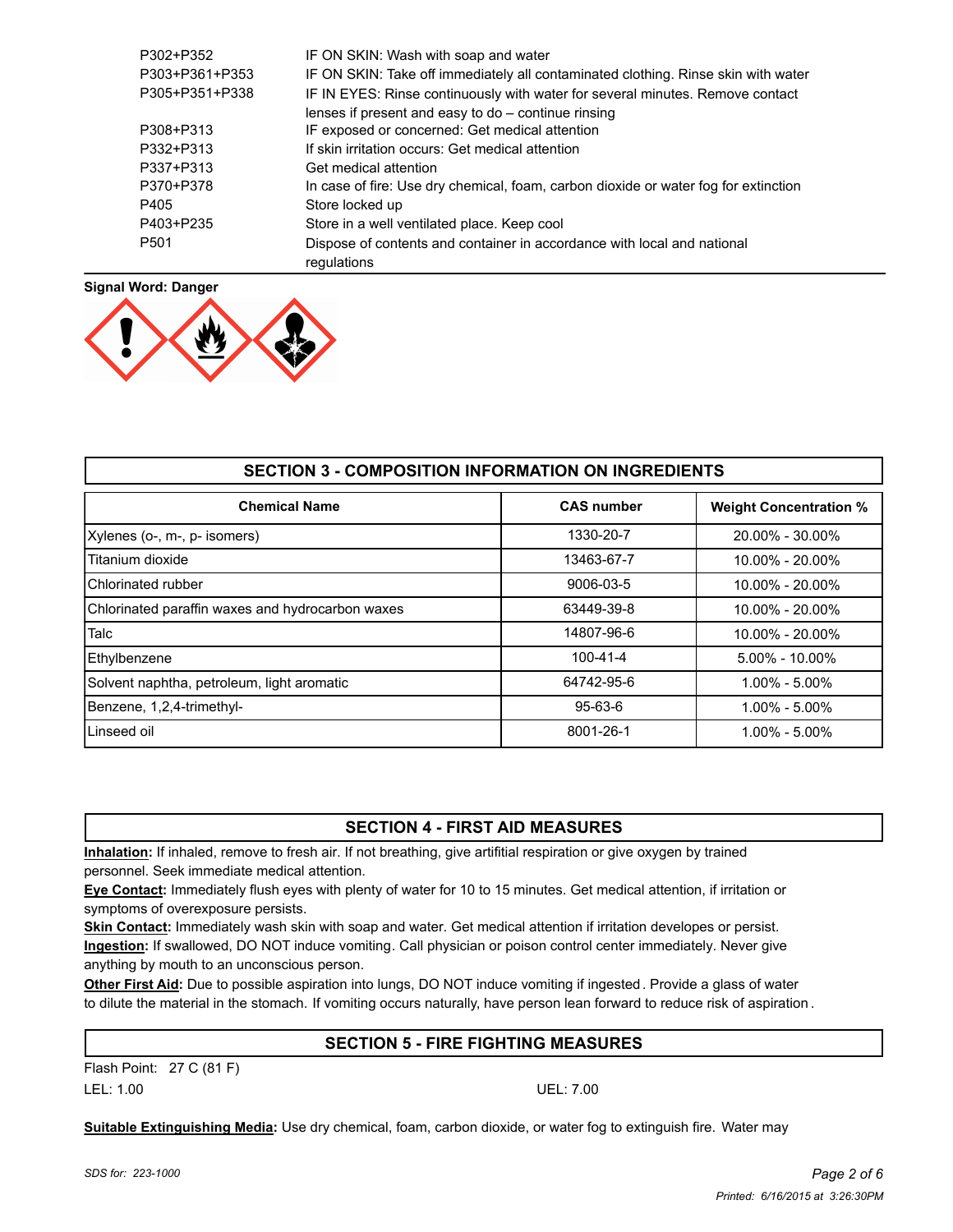not be effective to extinguish fire. Spattering of flammable liquid may result from spraying water. **Specific Hazards arising from the Chemical:** Minimize breathing gases, vapors, fumes or decomposition products. at elevated temperatures, vapors can form an ignitable mixture with air. Vapors can flow along surfaces to distant ignition sources and flash back. Closed containers may explode when exposed to heat.

**Protection of Firefighters:** Water may be unsuitable as an extinguishing media, but helpful in keeping adjacent containers cool. If a leak or spill has ignited, use water spray to disperse the vapors and to protect the men attempting to stop leak.

**Protective Equipment and Precautions for Firefighters:** Wear self-contained breathing apparatus and full protective gear.

## **SECTION 6 - ACCIDENTAL RELEASE MEASURES**

**Personal Precautions:** Use proper personal protective equipment as listed in Section 8.

**Environmental Precautions:** Avoid runoff into storm sewers, ditches and waterways.

**Methods for Containment:** Contain spilled liquid with sand or earth. DO NOT use combustible materials, such as sawdust.

**Methods for Clean-up:** Remove all sources of ignition. Provide ventilation. Absorb spill with inert material (dry sand or earth), colllect spill with a non-sparking tool then place in a chemical waste container for disposal.

# **SECTION 7 - HANDLING AND STORAGE**

**Handling:** Use with adequate ventilation. Avoid breathing vapor and contacts with eyes, skin and clothing. Material will accumulate static charges which may cause an electrical spark (ignition source), bond and ground containers when transferring material. Use spark-proof tools and explosion-proof equipment. Do not reuse containers without proper cleaning or reconditioning.

**Hygiene Practices:** Wash thoroughly after handling. Avoid contact with eyes and skin. Avoid inhaling vapor or mist. **Storage:** Store in a cool dry, well ventilated area away from sources of heat, combustible materials and incompatible substances. Keep container tightly closed when not in use.

# **SECTION 8 - EXPOSURE CONTROLS / PERSONAL PROTECTION**

| Chemical Name / CAS No.                                           | <b>OSHA Exposure Limits</b>          | <b>ACGIH Exposure Limits</b>                                                                                        | <b>Other Exposure Limits</b>                                                         |
|-------------------------------------------------------------------|--------------------------------------|---------------------------------------------------------------------------------------------------------------------|--------------------------------------------------------------------------------------|
| Xylenes (o-, m-, p- isomers)<br>1330-20-7                         | 100 ppm TWA; 435 mg/m3<br><b>TWA</b> | 150 ppm STEL<br>100 ppm TWA                                                                                         | Not Established                                                                      |
| Titanium dioxide<br>13463-67-7                                    | 15 mg/m3 TWA (total dust)            | 10 mg/m3 TWA                                                                                                        | Not Established                                                                      |
| Chlorinated rubber<br>9006-03-5                                   | Not Established                      | Not Established                                                                                                     | Not Established                                                                      |
| Chlorinated paraffin waxes<br>and hydrocarbon waxes<br>63449-39-8 | Not Established                      | Not Established                                                                                                     | Not Established                                                                      |
| Talc<br>14807-96-6                                                | Not Established                      | 2 mg/m3 TWA (particulate<br>matter containing no<br>asbestos and <1%<br>crystalline silica, respirable<br>fraction) | NIOSH: 2 mg/m3 TWA<br>(containing no Asbestos<br>and <1% Quartz,<br>respirable dust) |
| Ethylbenzene<br>$100 - 41 - 4$                                    | 100 ppm TWA; 435 mg/m3<br><b>TWA</b> | 20 ppm TWA                                                                                                          | NIOSH: 100 ppm TWA;<br>435 mg/m3 TWA<br>125 ppm STEL; 545<br>mg/m3 STEL              |
| Solvent naphtha, petroleum,<br>light aromatic<br>64742-95-6       | Not Established                      | Not Established                                                                                                     | Not Established                                                                      |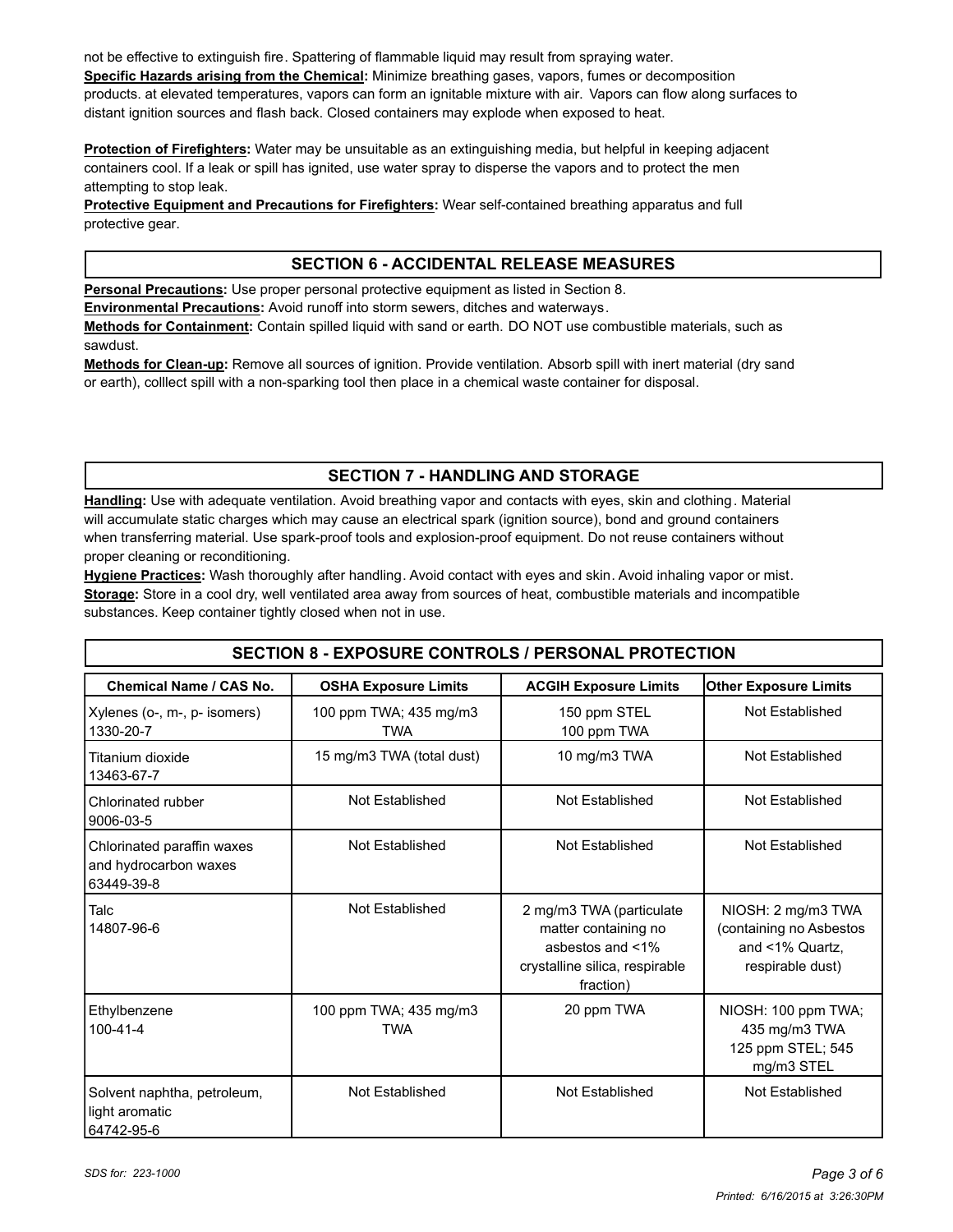| Benzene, 1,2,4-trimethyl-<br>$195-63-6$ | Not Established | Not Established | NIOSH: 25 ppm TWA;<br>125 mg/m3 TWA |
|-----------------------------------------|-----------------|-----------------|-------------------------------------|
| Linseed oil<br>8001-26-1                | Not Established | Not Established | Not Established                     |

**Engineering Controls:** Use appropriate engineering control such as process enclosures, local exhaust ventilation or other engineering controls to control airborne levels below recommended exposure limits. Good general ventilation should be sufficient to control airborne levels. Where such systems are not effective, wear suitable personal protective equipment, which performs satisfactorily and meets OSHA or other recognized standards . Consult with local procedures for selection, training, inspection and maintenance of the personal protective equipment.

**Eye / Face Protection:** Wear protective glasses or splash goggles as described by 29 CFR 1910 .133, OSHA eye and face protection regulations.

**Skin Protection:** Chemical-resistant gloves and chemical goggles, face-shield and synthetic apron or coveralls should be used to prevent contact with eye, skin or clothing.

**Respiratory Protection:** A NIOSH-approved air-purifying respirator with an organic vapor cartridge or canister may be permissible under certain circumstances where airborne concentrations are expected to exceed exposure limits. Protection provided by air-purifying respirators is limited. Use a positive-pressure, air-supplied respirator if there is any potential for uncontrolled release, exposure levels are not known or any other circumstances where air-purifying respirators may not provide adequate protection.

**General Hygiene Considerations:** Avoid breathing vapor or mist. Avoid contact with eyes and skin. wash thoroughly after handling and before eating or drinking.

# **SECTION 9 - PHYSICAL AND CHEMICAL PROPERTIES**

**Information on basic physical and chemical properties**

**Vapor Pressure:** 7.2 mmHg **Department of Contact Contact Pressure: 7.2 mmHg Vapor Density:** Heavier than air **pH:** No Data **Freezing point:** No Data **Solubility:** Negligible **Boiling range:** 136°C **Flash point:** 81 F,27 C **Evaporation rate:** Slower than Ether

**Appearance:** Liquid **Odor:** Aromatic **Lbs / Gallon** 11.23 **Melting point:** No Data Class IC **Flammability: Explosive Limits:** 1% - 7% **Partition coefficient (n-** No Data **octanol/water): Autoignition temperature:** 280°C **Decomposition temperature:** No Data **Viscosity:** No Data **VOC g/l** 502.883

**SECTION 10 - STABILITY AND REACTIVITY**

**Chemical Stability:** Stable

**Conditions to Avoid:** Heat, flames, sparks and other ignition sources.

**Incompatible Materials:** Avoid contact with strong oxidizing agents.

**Hazardous Decomposition Products:** Incomplete combustion may produce carbon oxides and other toxic gases.

**Hazardous Polymerization:** Will not occur.

## **SECTION 11 - TOXICOLOGICAL INFORMATION**

**Mixture Toxicity**

Inhalation Toxicity LC50: 216mg/L

**Component Toxicity**

100-41-4 Ethylbenzene

Oral LD50: 3,500 mg/kg (Rat) Inhalation LC50: 17 mg/L (Rat)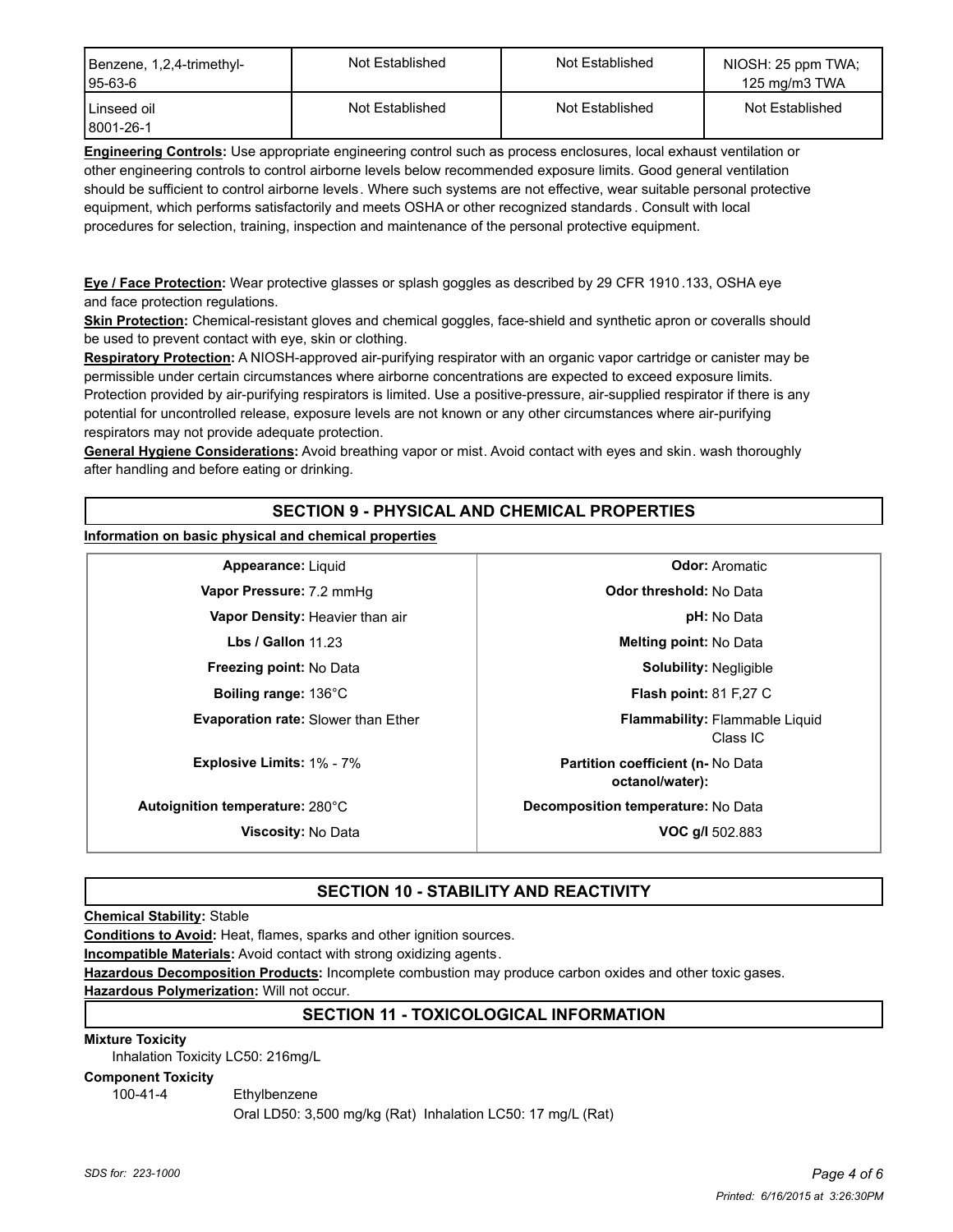#### **Miscellaneous Toxicological Information:**

**Notice:** Reports have associated repeated and prolonged occupational overexposure to solvents with permanent brain and nervous system damage. Intentional misuse by deliberately concentrating and inhaling the contents may be harmful or fatal.

| <b>CAS Number</b><br>$100 - 41 - 4$ | Description<br>Ethylbenzene                         | % Weight<br>5 to 10% | Carcinogen Rating<br>Ethylbenzene: IARC: Possible<br>human carcinogen<br>OSHA: listed                            |
|-------------------------------------|-----------------------------------------------------|----------------------|------------------------------------------------------------------------------------------------------------------|
| 64742-95-6                          | Solvent naphtha, petroleum, light<br>aromatic       | 1 to 5%              | Solvent naphtha, petroleum, light<br>aromatic: EU REACH: Present (P)                                             |
| 63449-39-8                          | Chlorinated paraffin waxes and<br>hydrocarbon waxes | 10 to 20%            | Chlorinated paraffin waxes and<br>hydrocarbon waxes: IARC:<br>Possible human carcinogen<br>OSHA: listed          |
| 13463-67-7                          | Titanium dioxide                                    | 10 to 20%            | Titanium dioxide: NIOSH: potential<br>occupational carcinogen<br>IARC: Possible human carcinogen<br>OSHA: listed |

## **SECTION 12 - ECOLOGICAL INFORMATION**

No additional information provided for this product. See Section 3 for chemical specific data.

| <b>Component Ecotoxicity</b>                        |                                                                                                                                                                                                                                                                                                                                                                                                                                                                                                                                                                                                                                                                            |
|-----------------------------------------------------|----------------------------------------------------------------------------------------------------------------------------------------------------------------------------------------------------------------------------------------------------------------------------------------------------------------------------------------------------------------------------------------------------------------------------------------------------------------------------------------------------------------------------------------------------------------------------------------------------------------------------------------------------------------------------|
| Xylenes (o-, m-, p- isomers)                        | 96 Hr LC50 Pimephales promelas: 13.4 mg/L [flow-through]; 96 Hr LC50<br>Oncorhynchus mykiss: 2.661 - 4.093 mg/L [static]; 96 Hr LC50 Oncorhynchus<br>mykiss: 13.5 - 17.3 mg/L; 96 Hr LC50 Lepomis macrochirus: 13.1 - 16.5 mg/L<br>[flow-through]; 96 Hr LC50 Lepomis macrochirus: 19 mg/L; 96 Hr LC50 Lepomis<br>macrochirus: 7.711 - 9.591 mg/L [static]; 96 Hr LC50 Pimephales promelas:<br>23.53 - 29.97 mg/L [static]; 96 Hr LC50 Cyprinus carpio: 780 mg/L [semi-static];<br>96 Hr LC50 Cyprinus carpio: >780 mg/L; 96 Hr LC50 Poecilia reticulata: 30.26 -<br>40.75 mg/L [static]<br>48 Hr EC50 water flea: 3.82 mg/L; 48 Hr LC50 Gammarus lacustris: 0.6 mg/L      |
| Chlorinated paraffin waxes and<br>hydrocarbon waxes | 96 Hr LC50 Lepomis macrochirus: >300 mg/L [static]; 96 Hr LC50 Oncorhynchus<br>mykiss: >0.0109 mg/L [flow-through]; 96 Hr LC50 Oncorhynchus mykiss: 94.5 -<br>271 mg/L [static]; 96 Hr LC50 Lepomis macrochirus: >0.1 mg/L [flow-through];<br>96 Hr LC50 Pimephales promelas: >100 mg/L [static]                                                                                                                                                                                                                                                                                                                                                                           |
| Talc                                                | 96 Hr LC50 Brachydanio rerio: >100 g/L [semi-static]                                                                                                                                                                                                                                                                                                                                                                                                                                                                                                                                                                                                                       |
| Ethylbenzene                                        | 96 Hr LC50 Oncorhynchus mykiss: 11.0 - 18.0 mg/L [static]; 96 Hr LC50<br>Oncorhynchus mykiss: 4.2 mg/L [semi-static]; 96 Hr LC50 Pimephales<br>promelas: 7.55 - 11 mg/L [flow-through]; 96 Hr LC50 Lepomis macrochirus: 32<br>mg/L [static]; 96 Hr LC50 Pimephales promelas: 9.1 - 15.6 mg/L [static]; 96 Hr<br>LC50 Poecilia reticulata: 9.6 mg/L [static]<br>48 Hr EC50 Daphnia magna: 1.8 - 2.4 mg/L<br>72 Hr EC50 Pseudokirchneriella subcapitata: 4.6 mg/L; 96 Hr EC50<br>Pseudokirchneriella subcapitata: >438 mg/L; 72 Hr EC50 Pseudokirchneriella<br>subcapitata: 2.6 - 11.3 mg/L [static]; 96 Hr EC50 Pseudokirchneriella<br>subcapitata: 1.7 - 7.6 mg/L [static] |
| Solvent naphtha, petroleum, light<br>aromatic       | 96 Hr LC50 Oncorhynchus mykiss: 9.22 mg/L<br>48 Hr EC50 Daphnia magna: 6.14 mg/L                                                                                                                                                                                                                                                                                                                                                                                                                                                                                                                                                                                           |